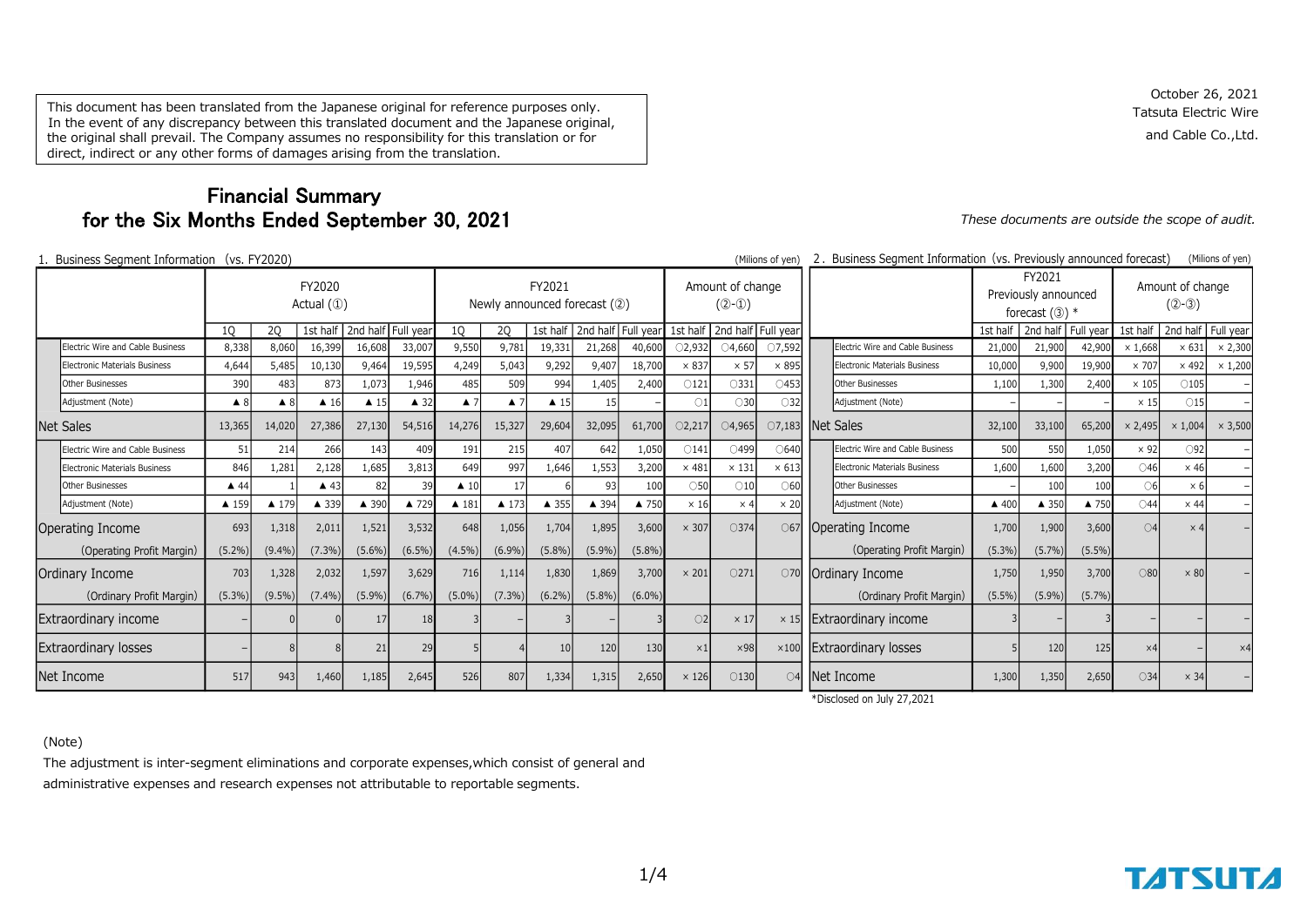## 3.Consolidated Financial Statements 【Comparison of Quarterly Consolidated Statements of Income】 Six months ended September 30

|                                              | (A)                                                                                     |        | (B)                                                                                     |        |                               | (Millions of yen)                 |
|----------------------------------------------|-----------------------------------------------------------------------------------------|--------|-----------------------------------------------------------------------------------------|--------|-------------------------------|-----------------------------------|
|                                              | Six months ended<br>September 30, 2020<br>(From April 1, 2020 to<br>September 30, 2020) |        | Six months ended<br>September 30, 2021<br>(From April 1, 2021 to<br>September 30, 2021) |        | Amount of change<br>$(B)-(A)$ | Percent change<br>$((B)-(A))/(A)$ |
| Net sales                                    | 27,386                                                                                  | 100.0% | 29,604                                                                                  | 100.0% | 2,217                         | 8.1%                              |
| Cost of sales                                | 20,582                                                                                  | 75.2%  | 23,104                                                                                  | 78.0%  | 2,522                         | 12.3%                             |
| Gross income                                 | 6,804                                                                                   | 24.8%  | 6,499                                                                                   | 22.0%  | $\triangle$ 304               | $-4.5%$                           |
| Selling, general and administrative expenses | 4,792                                                                                   | 17.5%  | 4,795                                                                                   | 16.2%  |                               | 0.0%                              |
| Operating income                             | 2,011                                                                                   | 7.3%   | 1,704                                                                                   | 5.8%   | $\triangle$ 307               | $-15.3%$                          |
| Non-operating income                         |                                                                                         |        |                                                                                         |        |                               |                                   |
| Interest income                              | 6                                                                                       |        | 9                                                                                       |        |                               |                                   |
| Dividend income                              | 10                                                                                      |        | 10                                                                                      |        | O                             |                                   |
| Foreign exchange gains                       |                                                                                         |        | 54                                                                                      |        | 54                            |                                   |
| Subsidy income                               | 8                                                                                       |        | 29                                                                                      |        | 21                            |                                   |
| Other                                        | 27                                                                                      |        | 29                                                                                      |        |                               |                                   |
| Total non-operating income                   | 52                                                                                      | 0.2%   | 133                                                                                     | 0.5%   | 81                            | 156.6%                            |
| Non-operating expenses                       |                                                                                         |        |                                                                                         |        |                               |                                   |
| Interest expenses                            | 3                                                                                       |        |                                                                                         |        | $\triangle 0$                 |                                   |
| Foreign exchange losses                      | 21                                                                                      |        |                                                                                         |        | $\triangle$ 21                |                                   |
| Other                                        | 6                                                                                       |        |                                                                                         |        | $\triangle$ 2                 |                                   |
| Total non-operating expenses                 | $\overline{31}$                                                                         | 0.1%   |                                                                                         | 0.0%   | $\triangle$ 24                | $-76.8%$                          |
| Ordinary income                              | 2,032                                                                                   | 7.4%   | 1,830                                                                                   | 6.2%   | $\triangle$ 201               | $-9.9%$                           |
| Extraordinary income                         |                                                                                         |        |                                                                                         |        |                               |                                   |
| Gain on sale of investment securities        | 0                                                                                       |        |                                                                                         |        | $\triangle 0$                 |                                   |
| Gain on sale of non-current assets           |                                                                                         |        | 3                                                                                       |        |                               |                                   |
| Total extraordinary income                   | $\mathbf 0$                                                                             | 0.0%   | 3                                                                                       | 0.0%   | 2                             | 306.5%                            |
| <b>Extraordinary losses</b>                  |                                                                                         |        |                                                                                         |        |                               |                                   |
| Loss on abandonment of non-current assets    | 8                                                                                       |        | 10                                                                                      |        |                               |                                   |
| Total extraordinary losses                   | 8                                                                                       | 0.0%   | 10                                                                                      | 0.0%   |                               | 24.7%                             |
| Income before income taxes                   | 2,024                                                                                   | 7.4%   | 1,824                                                                                   | 6.2%   | $\triangle$ 200               | $-9.9%$                           |
| Income taxes - current                       | 635                                                                                     |        | 524                                                                                     |        | $\triangle$ 110               |                                   |
| Income taxes - deferred                      | $\triangle$ 70                                                                          |        | $\triangle 35$                                                                          |        | 35                            |                                   |
| Total income taxes                           | 564                                                                                     | 2.1%   | 489                                                                                     | 1.7%   | $\triangle$ 74                | $-13.2%$                          |
| Income                                       | 1,460                                                                                   |        | 1,334                                                                                   |        | $\triangle$ 126               |                                   |
| Income attributable to owners of parent      | 1,460                                                                                   | 5.3%   | 1,334                                                                                   | 4.5%   | $\triangle$ 126               | $-8.7%$                           |

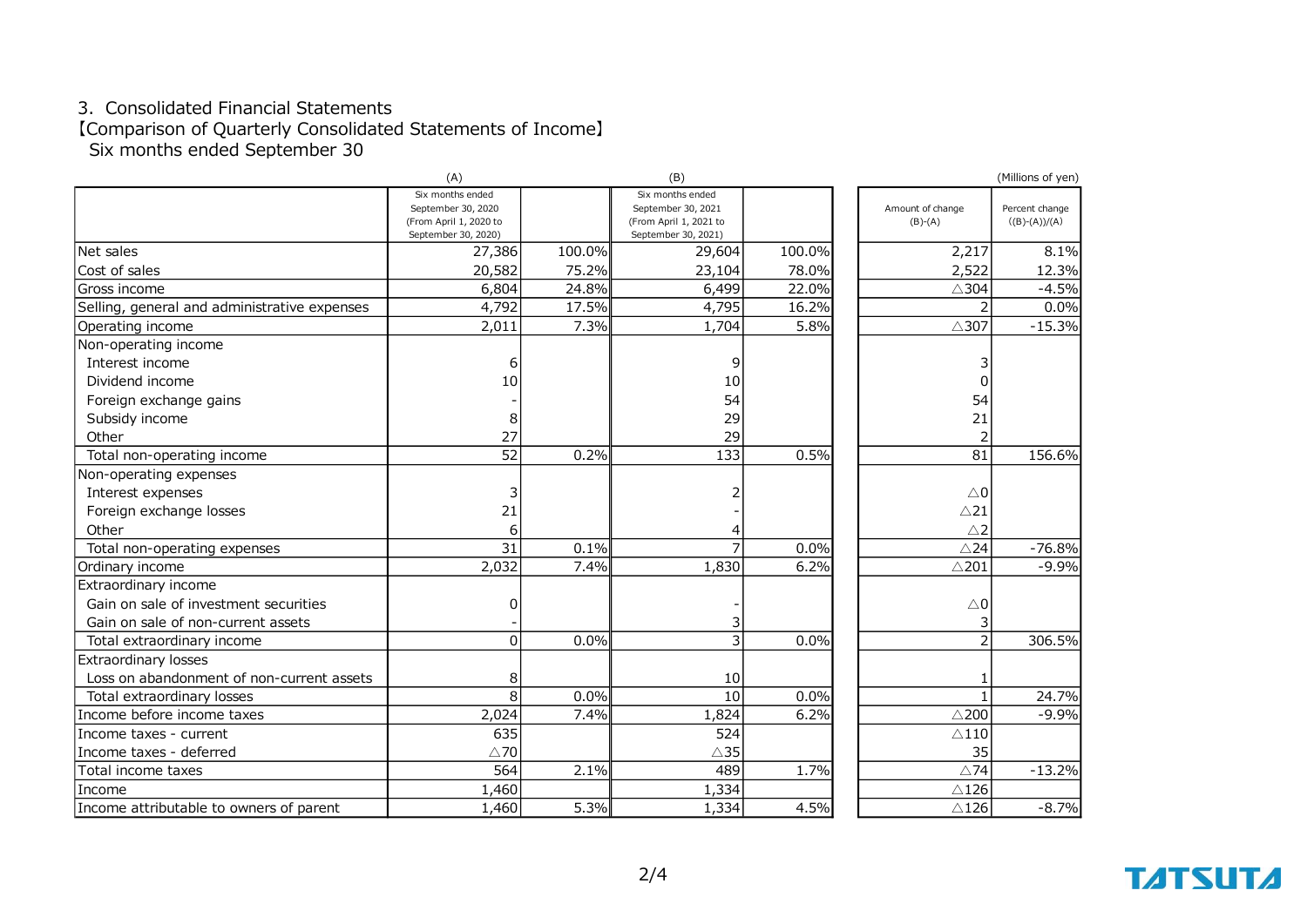# 【Comparison of Quarterly Consolidated Balance Sheets】

|                                        | (A)                  |        | (B)                         |               | (Millions of yen)          |                                                       | (A)                  |        | (B)                         |        | (Millions of yen)          |
|----------------------------------------|----------------------|--------|-----------------------------|---------------|----------------------------|-------------------------------------------------------|----------------------|--------|-----------------------------|--------|----------------------------|
|                                        | As of March 31, 2021 |        | As of September 31,<br>2021 |               | Amount of<br>change(B)-(A) |                                                       | As of March 31, 2021 |        | As of September 31,<br>2021 |        | Amount of<br>change(B)-(A) |
| Assets                                 |                      |        |                             |               |                            | Liabilities                                           |                      |        |                             |        |                            |
| Current assets                         |                      |        |                             |               |                            | <b>Current liabilities</b>                            |                      |        |                             |        |                            |
| Cash and deposits                      | 1,444                |        | 1,293                       |               | $\triangle$ 151            | Notes and accounts payable - trade                    | 3,757                |        | 4,070                       |        | 313                        |
| Notes and accounts receivable - trade  | 14,457               |        | 17,671                      |               | 3,213                      | Accounts payable - other                              | 928                  |        | 800                         |        | $\triangle$ 128            |
| Inventories                            | 9,040                |        | 10,366                      |               | 1,326                      | Accrued expenses                                      | 1,469                |        | 1,334                       |        | $\triangle$ 135            |
| Short-term loans receivable            | 12,579               |        | 9,433                       |               | $\triangle$ 3,146          | Income taxes payable                                  | 541                  |        | 560                         |        | 18                         |
| Other                                  | 1,271                |        | 456                         |               | $\triangle$ 814            | Other                                                 | 979                  |        | 1,208                       |        | 228                        |
| Allowance for doubtful accounts        | $\triangle$ 13       |        | $\triangle$ 13              |               | $\triangle 0$              | <b>Total current liabilities</b>                      | 7,676                | 13.5%  | 7,975                       | 13.8%  | 298                        |
| Total current assets                   | 38,780               | 68.1%  | 39,207                      | 67.8%         | 427                        | Non-current liabilities                               |                      |        |                             |        |                            |
| Non-current assets                     |                      |        |                             |               |                            | Long-term borrowings                                  | 900                  |        | 900                         |        |                            |
| Property, plant and equipment          |                      |        |                             |               |                            | Retirement benefit liability                          | 1,301                |        | 1,407                       |        | 106                        |
| Buildings and structures, net          | 7,610                |        | 7,512                       |               | $\triangle$ 97             | Asset retirement obligations                          | 70                   |        | 70                          |        | $\triangle$ 0              |
| Machinery, equipment and vehicles, net | 3,357                |        | 3,168                       |               | $\triangle$ 188            | Deferred tax liabilities                              |                      |        |                             |        |                            |
| Tools, furniture and fixtures, net     | 355                  |        | 409                         |               | 54                         | Other                                                 | 109                  |        | 91                          |        | $\triangle$ 17             |
| Land                                   | 3,799                |        | 3,799                       |               |                            | Total non-current liabilities                         | 2,383                | 4.2%   | 2,471                       | 4.3%   | 88                         |
| Construction in progress               | 606                  |        | 1,074                       |               | 468                        | <b>Total liabilities</b>                              | 10,060               | 17.7%  | 10,446                      | 18.1%  | 386                        |
| Total property, plant and equipment    | 15,728               | 27.6%  | 15,964                      | 27.6%         | 235                        | Net assets                                            |                      |        |                             |        |                            |
| Intangible assets                      |                      |        |                             |               |                            | Shareholders' equity                                  |                      |        |                             |        |                            |
| Software                               | 138                  |        | 134                         |               | $\triangle$ 3              | Share capital                                         | 6,676                |        | 6,676                       |        |                            |
| Software in progress                   |                      |        |                             |               | $\triangle$ 2              | Capital surplus                                       | 4,516                |        | 4,516                       |        |                            |
| Right to use facilities                |                      |        |                             |               | $\triangle$ 0              | Retained earnings                                     | 37,717               |        | 38,495                      |        | 778                        |
| Other                                  |                      |        |                             |               |                            | Treasury shares                                       | $\triangle$ 2,458    |        | $\triangle$ 2,458           |        | $\bigtriangleup 0$         |
| Total intangible assets                | 158                  | 0.3%   | 152                         | 0.3%          | $\triangle 6$              | Total shareholders' equity                            | 46,452               | 81.6%  | 47,230                      | 81.7%  | 777                        |
| Investments and other assets           |                      |        |                             |               |                            | Accumulated other comprehensive income                |                      |        |                             |        |                            |
| Investment securities                  | 922                  |        | 933                         |               | 11                         | Valuation difference on available-for-sale securities | 212                  |        | 218                         |        |                            |
| Long-term prepaid expenses             | 11                   |        |                             |               | $\triangle$ 4              | Deferred gains or losses on hedges                    | 414                  |        | 57                          |        | $\triangle$ 356            |
| Deferred tax assets                    | 986                  |        | 1,160                       |               | 173                        | Foreign currency translation adjustment               | $\triangle 62$       |        | $\triangle$ 66              |        | $\triangle$ 3              |
| Other                                  | 566                  |        | 566                         |               | $\triangle 0$              | Remeasurements of defined benefit plans               | $\triangle$ 114      |        | $\triangle 82$              |        | 32                         |
| Allowance for doubtful accounts        | $\triangle$ 193      |        | $\triangle$ 187             |               |                            | Total accumulated other comprehensive income          | 449                  | 0.8%   | 127                         | 0.2%   | $\triangle$ 321            |
| Total investments and other assets     | 2,293                | 4.0%   | 2,479                       | 4.3%          | 186                        | Total net assets                                      | 46,901               | 82.3%  | 47,357                      | 81.9%  | 456                        |
| Total non-current assets               | 18,181               | 31.9%  | 18,596                      | 32.2%         | 415                        | Total liabilities and net assets                      | 56,961               | 100.0% | 57,804                      | 100.0% | 842                        |
| Total assets                           | 56,961               | 100.0% |                             | 57,804 100.0% | 842                        |                                                       |                      |        |                             |        |                            |